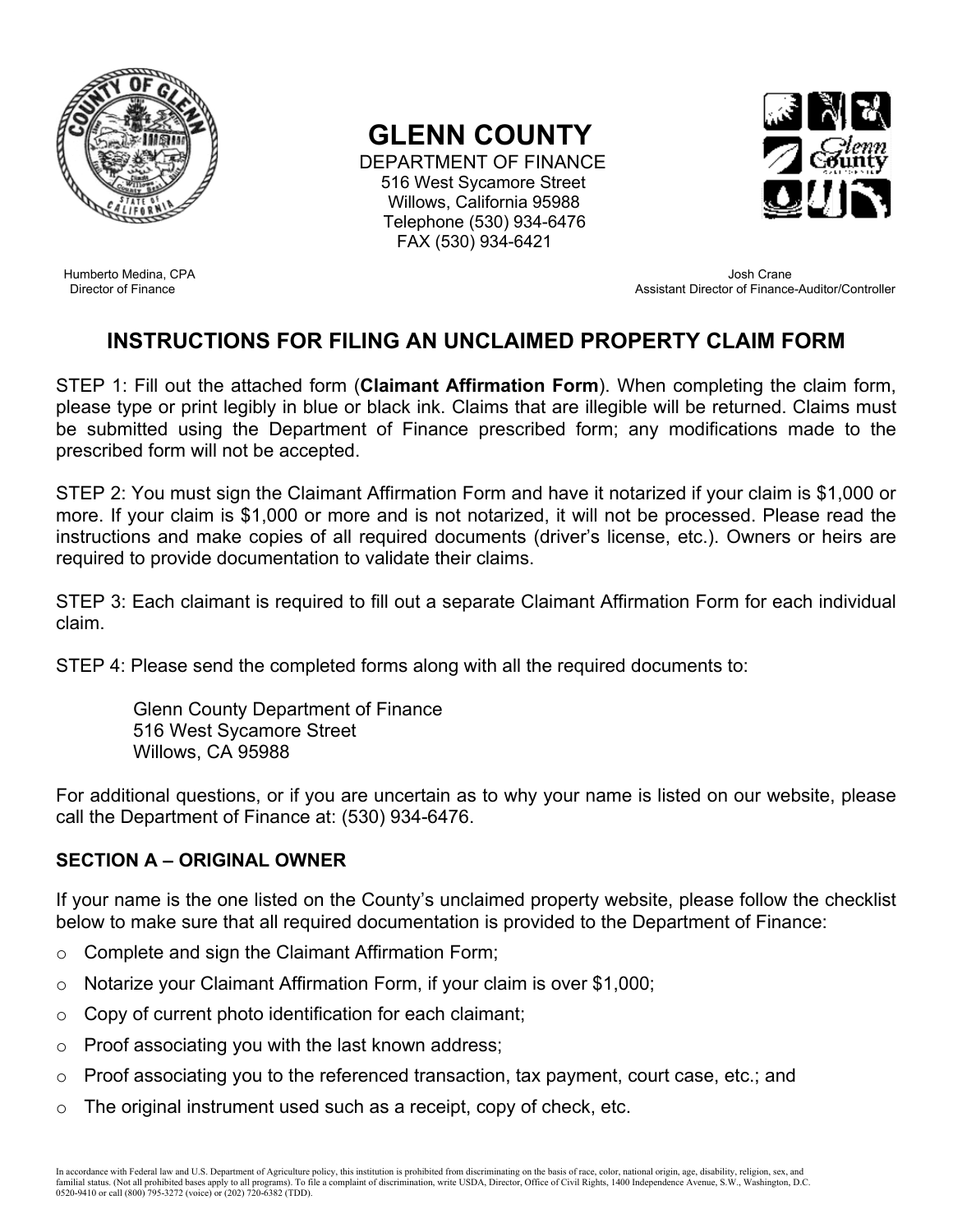## **SECTION B – DECEASED OWNER**

If your name is not the one listed on the County's unclaimed property website, but you are legally entitled to the unclaimed property, please follow the checklist below to make sure that all required documentation is provided to the Department of Finance:

- o Complete and sign the Claimant Affirmation Form;
- $\circ$  Notarize your Claimant Affirmation Form, if your claim is over \$1,000;
- $\circ$  Death certificate of the deceased owner(s) of the funds;
- $\circ$  Copy of current photo identification for each heir;
- $\circ$  Proof associating the deceased owner to the transaction, tax payment, court case, etc.;
- $\circ$  The original instrument used such as a receipt, copy of check, etc.;
- o Proof associating the deceased owner with the last known address; and
	- $\circ$  If probate of estate is open, include the estate tax identification number and a copy of the Currently Certified Letters Testamentary, dated within 6 months, appointing the executor or administrator of decedent's estate;

#### **OR**

o If probate of the estate is closed, provide the estate tax identification number and a complete copy of the Court Ordered Distribution of the decedent's estate;

#### **OR**

 $\circ$  Provide a complete copy of the Trust Agreement and a copy of a document with the trust tax identification number, such as a tax return or a bank statement;

## **OR**

 $\circ$  If none of the above information can be obtained, please contact the Department of Finance at (530) 934-6476.

#### **SECTION C – BUSINESS CLAIM**

If your business name is the one listed on the County's unclaimed property website, please follow the checklist below to make sure that all required documentation is provided to the Department of Finance:

- o Complete and sign the Claimant Affirmation Form;
- $\circ$  Notarize your Claimant Affirmation Form, if your claim is over \$1,000;
- $\circ$  Proof associating the business with the transaction, tax payment, court case, etc.;
- $\circ$  The original instrument used such as a receipt, copy of check, etc.; and
- $\circ$  Letter of Authorization with the names of officers or officials with authority to sign and claim on behalf of the business.